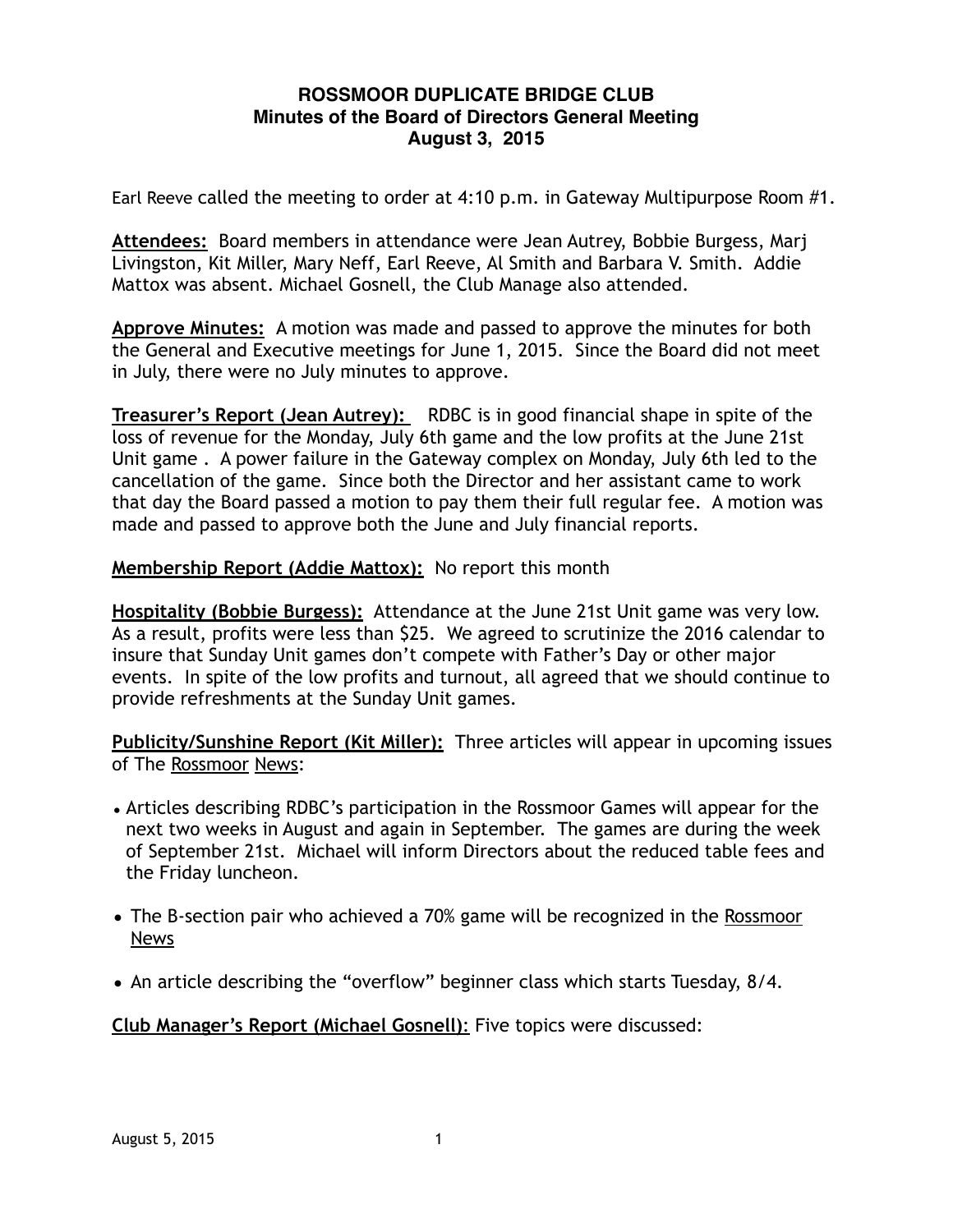## **ROSSMOOR DUPLICATE BRIDGE CLUB Minutes of the Board of Directors General Meeting August 3, 2015**

- **New Directors**  A recent RDBC concern was the lack of "relief" directors. Fortunately, three ACBL certified people have expressed interest in directing at Rossmoor. Wayne Miller will begin training on Saturdays with Sharon. Michael will schedule training for the others when he returns from vacation next month.
- **July 11th Swiss Team Game** Directing Swiss Teams at Rossmoor continues to have a few challenges. Unfortunately, one of the two directors had an emergency on July 11th and had to cancel at the last minute. Fortunately, Michael was playing and available to help direct in between boards. Scoring and movement among the less experienced players continues to be problematic. And without the second director, it was a bigger problem on July 11th. Lastly, the newly released ACBL scoring program appears to have a bug or perhaps was set up incorrectly. Michael is working with the ACBL to resolve the issue. Our next opportunity to hold a Swiss game is scheduled for Saturday, November 14th. So we do have time to get prepared.
- **Equipment** At Michael's request, a motion was made and passed to purchase a new overhead transparency projector for less than \$250. The Board also approved purchase of a new paper cutter and pencil sharpener. In addition to the new equipment, Michael was authorized to get a new drum for the broken copier.
- **Psych Bids** The Board discussed the recent and very thoughtful complaint from an RDBC member about Psych bids during the game. Michael explained that Psych bids occur when a player intentionally bids something they do not have. He presented reference material from the ACBL on the rules and their enforcement. He also described the difference between a Psych bid and a Destructive bid. Michael has talked to the players involved. Directors will continue to monitor the situation and to insure that Psych bidding is not allowed at RDBC games.
- **Action Items** We reviewed and updated the action item list.

# **Old Business (Earl Reeve):** Three Old Business topics were discussed:

- **Amended By-Laws** A motion was made and passed to approve the amended RDBC By-Laws which were last updated in 2007. The next step is to provide RDBC members 30 days to review and comment on the revisions. The revised By-Laws will be posted on the RDBC website and on the Oak Room bulletin board within the next couple of weeks. Final approval is planned for the December annual meeting.
- **May 22, 2016 Larry Cohen Seminar** The initial financial commitment to host a Larry Cohen one-day seminar changed. Instead of "no minimum cost" it will now be a minimum of \$4000. Based on a show of hands at a Monday game, interest in the seminar from RDBC members is low. Therefore, the Board agreed not to make the